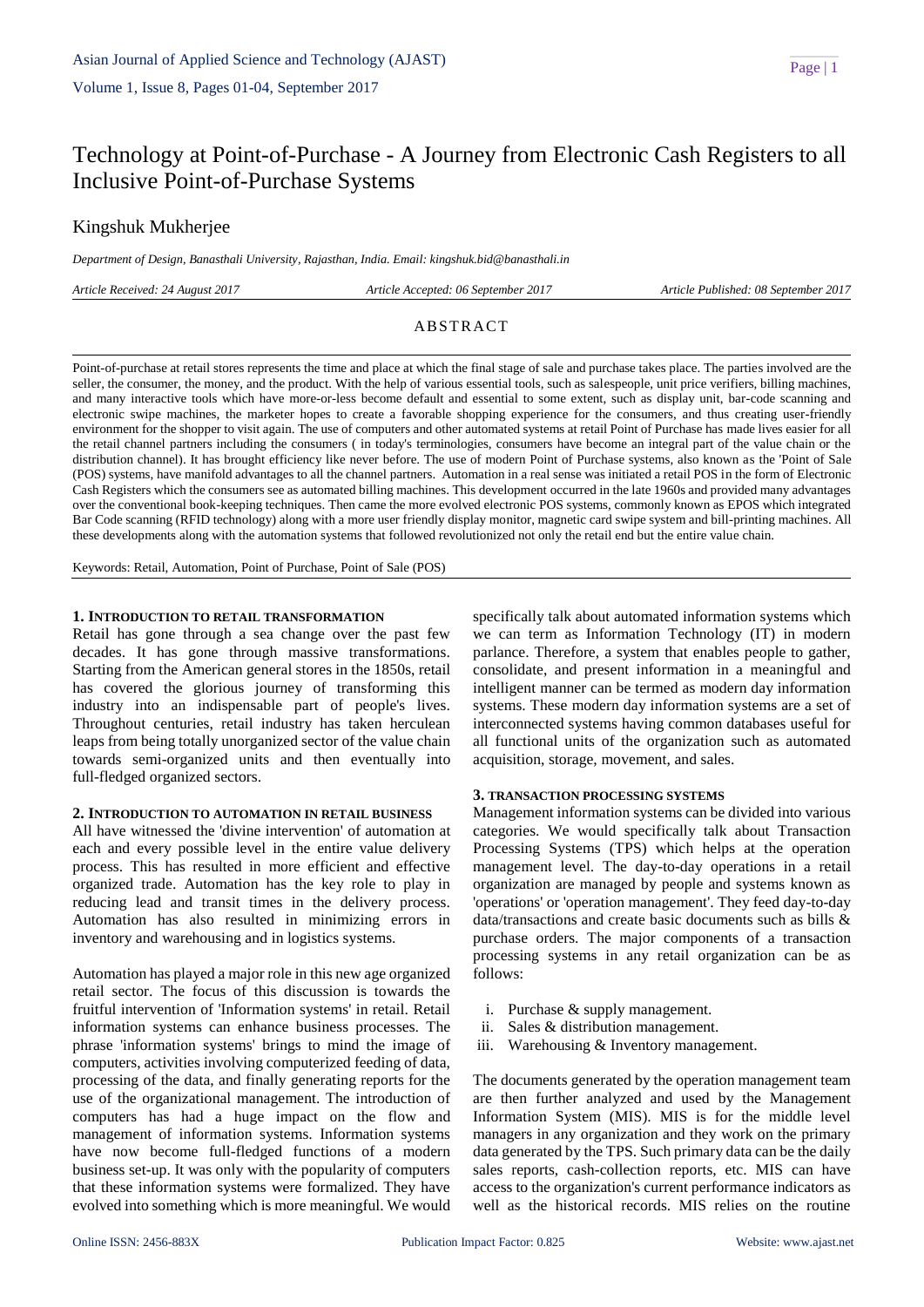Asian Journal of Applied Science and Technology (AJAST)

### Volume 1, Issue 8, Pages 01-04, September 2017

reports such as daily sales report, cash collection reports generated by the TPS at the 'point of sales'.

# **4. COMPONENTS OF RETAIL INFORMATION SYSTEMS**

Modern day organized retail cannot be imagined without the backbone of an automated information system. The traditional single store family-run business set-ups were easier to manage because of its small size and lesser complexities of operation. These shops were conventionally managed by owners themselves. But the modern day retail chain stores, with larger than life retail formats such as department stores, discount stores, super-markets, and hyper-markets, cannot be efficiently and effectively managed without the intervention of the new age information systems. Technology proves beneficial in creating and maintaining customer relationships. Analysis of the data collected at the 'point of sales' helps understand preferences, buying habits, spending patterns and budgets of the present customer base. Relationships are maintained by utilizing IT for informing the customers about the latest offers and schemes, loyalty rewards, and new arrivals, just to name a few. This information can reach the customers through automated push mails and 'SMS'es which are initiated with the help of retail information system support.

While deciding technology at the retail front-end, the management also has to look at the smooth and efficient flow of traffic at the stores which includes fast billing systems. Rapid billing systems will ensure proper check-outs and in-turn will lead to customer satisfaction.

# **5. ELECTRONIC POINT OF SALES**

The increasing growth path of the retail industry has generated a lot of interest in the international community of vendors for providing technological support systems at retail POS. Use of computers for a fast and accurate billing system brings efficiency at the retail check-out. Moreover, computers help to create the database of sales and customer data, on which future actions and decisions of the company would be based. All this makes retail information systems a core component of the business model. Retail POS is the first place where automation should be initiated. The creation of huge databases, efficient information systems, and customer satisfaction begins with automating point of sales in retail.

Electronic cash registers (ECRs) were the basic billing machines which came in the late 1960s and provided many advantages over other methods for billing at retail stores. It helped the retail front end executive in creating purchase bills and printing receipts and basic sales reports. ECR provided many advantages over other conventional methods of book keeping at retail front-end. In comparison to manual billing systems used at that time by semi-organized retail shops, in an ECR, price calculations were automated. This increased the efficiency of work and also minimizes the risk of manual errors in price calculations and additions.

Early electronic [cash registers](http://research.omicsgroup.org/index.php/Cash_registers) (ECR) were limited in function and communication capabilities. In August 1973 IBM released the IBM 3650 and 3660 store systems that were basically mainframe computer used as an in-store controller for point of sale registers. By mid-1974, it was installed in [Pathmark](http://research.omicsgroup.org/index.php/Pathmark) stores in New Jersey and [Dillard's](http://research.omicsgroup.org/index.php/Dillard%27s) department stores. One of the first microprocessor-controlled cash register systems was built by William Brubeck and Associates in 1974, for McDonald's Restaurants. It used the [Intel 8008,](http://research.omicsgroup.org/index.php/Intel_8008) a very early microprocessor. Each service desk in the restaurant had its own device which displayed the entire order for a customer.

In today's scenario, the cash register of even the smallest business is attached to a computer via "point-of-sale" (POS) systems. These systems have grown in popularity over conventional cash registers because they don't just help close the sales, but they also help to amass vital, real-time information about the inventory and customers. Modern day Electronic POS machines are computer microprocessor based billing systems that allows greater control over the retail business. One of the important objectives of automating point of sales is to streamline billing operations and increase efficiency. A standard EPOS (Electronic Point of Sales) can easily handle payment systems, updates inventory and provides instant reports on sales and stocks.

*The major components of EPOS are as follows:*

- i. Integrated Receipt printer.
- ii. Cash Drawer: EPOS comes with a pre-fitted lockable cash drawer.
- iii. Bar Code Scanner.
- iv. Magnetic card Swipe for swiping credit/debit cards.

### *Benefits of EPOS:*

- i. The system can be connected with ERP systems and supply chain at the back office of the retail organization. Since EPOS systems run and support specialized software, it can connect with other organizational software systems running in the back offices.
- ii. EPOS systems create database, i.e. the backbone of a major chunk of decision making systems of the organization. Analysis of database helps the management to take day-to-day decisions such as the decision to focus of on the more profitable lines of business, improve demand forecasting, and minimizing inventory wastage. It can also help the organization in some strategic decisions such as introducing new product lines and close down loss making lines.
- iii. Integration of stock control system can be a major achievement of EPOS. This allows keeping stock information up-to-date in 'real-time' and streamlines supply chain processes. An EPOS system automatically determines which products are 'fast-moving' and when they need replenishment. Moving a step forward, some EPOS systems allows for linking their software system with the suppliers' back office systems. With the fast-track system of procurement and JIT (Just-In-Time) concepts of inventory management, suppliers themselves can monitor sales figures of their customers, and take purchase decisions accordingly. Advanced EPOS enabled organizations can monitor stock movement and take required steps in advance. Information can be channeled through the warehouse and purchasing departments, thus enabling 'automated purchase and replenishment' (Automated purchase and reordering follows creation of purchase orders and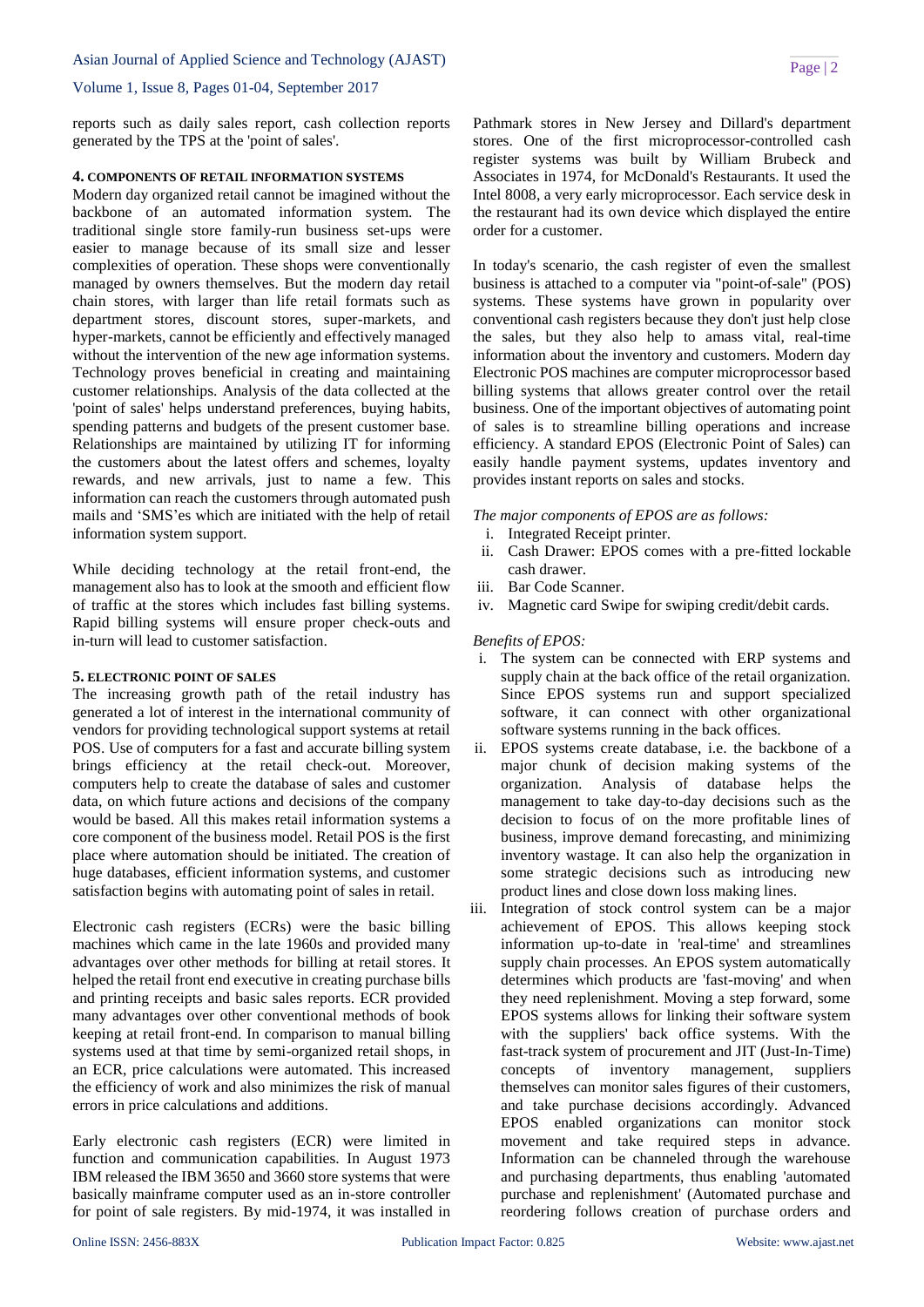#### Asian Journal of Applied Science and Technology (AJAST)

### Volume 1, Issue 8, Pages 01-04, September 2017

pushing the orders through the suppliers' systems based on pre-set re-order levels of inventory).

# **6. ADVANTAGES OF AN EFFECTIVE POINT OF PURCHASE SYSTEM FOR RETAILERS**

An effective POP / POS program can be of immense help in competing heads-on with other retailers. It can come to retailers' support in creating an edge over competitors by adding more intangible value to their service levels. Therefore, it can be stated that marketers who can manage systems and events more effectively at the point of purchase can gain competitive advantage. Moreover, an integrated POS system can make life at retail store easier for the store representatives and the management team. A POS system that rings sales, tracks inventory and helps to grow business can be one of the biggest assets for a retailer.

A POS system is an investment well justified. Without a doubt, the biggest advantage is the ability to get an immediate, up-to-the-minute, accurate assessment of the store inventory. Each time a customer moves out of the check-out counter, the goods sold are immediately subtracted from inventory list and the list gets updated in real time. Keeping track of the thousands of items that make up a small business can be a real comprehensive and major task for any retailer. Moreover, consistently keeping hard-to-find items in stock can add up to a competitive advantage over much larger competitors. A good POS system can help, allowing to set an alert that lets know when a given item is at the re-order point. When it's time to re-order, some POS systems tell about both the most recent price paid, as well as the average price paid in the past. It can also help to identify most trusted vendors who have performed well over the past.

In addition to tracking inventory, a good POS system also helps keeping track of good customers. Good customers can be identified with the help of their profile with the store and other related stores of the same parent company as well. With the customer's purchase history visible right at the cash register, the store staff can be trained and informed to reward good customers with small little surprises such as discounts vouchers or adding small gift items in their shopping cart. It is always a good idea to reward loyal customers which helps to reinforce goodwill and creates excellent word-of-mouth publicity for the store.

### **7. VENDING MACHINES**

Vending machines are more advanced level of automated retail systems which not only allows for billing (bill is not required at all in vending systems), but also performs tasks of retail sales representatives, store, and delivery mechanism. Vending machines have been in practice for long for few product categories which are highly standardized in nature and are of comparatively lower price values and which do not require the intervention of sales personnel. Vending machine is a successful retail channel for fast moving goods such as stored food items and medicines, service industries such as ticketing, to name a few. A vending machine works on the principle of dispensing products and service receipts on payment deposits by customer in form of currency notes, coins and at times on swiping credit/debit cards. The first coin operated vending device dispensed post-cards, introduced in London in the early 1880s.

Vending machines are gradually finding acceptance in the retail channel and more modern versions of vending machines are being installed at various public places such as railway stations, airports, university campuses, just to name a few.

# **8. RECENT DEVELOPMENTS IN POS SYSTEMS**

Recently new applications have been introduced, enabling POS transactions to be conducted using mobile phones and tablets. Mobile POS (mPOS) terminals are expected to replace a large portion of the more conventional payment techniques because of various features including mobility, upfront low cost investment and better user experience. Convenience of conducting remote financial transactions is expected to augment the demand from small and medium businesses for mPOS.

#### **9. CONCLUSION**

For retail organizations, automation at Point of Sales with the latest electronic devices is a step forward towards embracing technology to enhance the operations, decision making, and customer satisfaction. Electronic POS provides the most appropriate solution for the corporate retail chains, super-stores and hypermarkets. Electronic POS has resulted in much more efficient retail operations. It has also resulted in significant reduction in feeding and calculation errors due to manual and other mechanical tools for retail check-outs.

EPOS has transformed the entire supply chain systems by integration of the POS software with automated replenishment and re-ordering systems of the organization as well as with other suppliers. This has resulted in clarity and transparency at all the levels of the buying systems of any retail organization. EPOS can be duly credited to the significant reductions in lead and transit times and thus ensuring instant stock replenishment and subsequently greater customer satisfaction.

The trend is moving towards more advanced EPOS solutions which can provide efficient 'Point of Purchase' experience to the customers and can help the retailers to add value. Potential scope for further automation aims to consider more interactive systems which require lesser human intervention and which can lead the way towards a 'self-service environment'.

### **REFERENCES**

[1] Chetan Bajaj, Rajnish Tuli, Retail Management: Oxford, 2010.

[2] Antony Welfare, The Retail Handbook: Jaico Publishing House, 2013.

[3] Peter Fleming, Retail Selling: How to Achieve Maximum Retail Sales: Jaico Publishing House, 2006.

[4] New Directions in Shopper Technology: Outskirts Press, 2013.